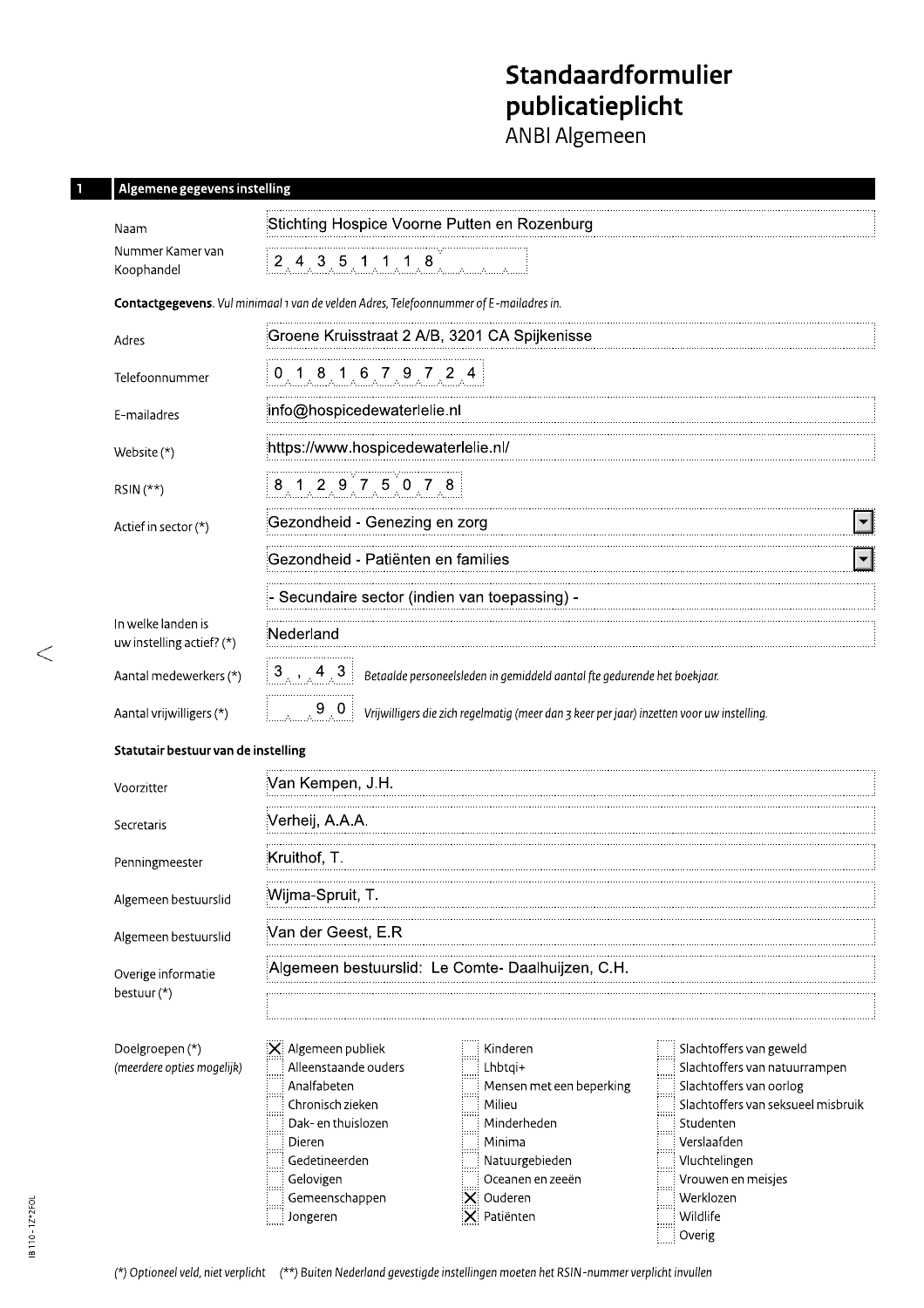## Algemeen (vervolg)

#### **Doelstelling**

Statutaire doelstelling van de instelling. Wat wil de instelling bereiken?

het stichten, exploiteren en instandhouden van 1 of meerdere hospices, het geven van voorlichting over terminale zorg, het bieden van ondersteuning aan mensen in hun laatste levensfase door palliatieve en terminale zorg op een zo goed mogelijke wijze gestalte geven, de kwaliteit ervan verder te ontwikkelen en te verbeteren en de .... deskundigheid van zorgverleners te bevorderen 

#### Hoofdlijnen beleidsplan

Geef hier antwoord op onderstaande vragen of vul na de laatste vraag over het beleidsplan de url in naar het beleidsplan. In dit beleidsplan moet minimaal antwoord gegeven worden op de in dit formulier gestelde vragen over het beleidsplan.

| Welke werkzaamheden                          | zie artikel 1 en 2 beleidsplan 2018-2022                            |
|----------------------------------------------|---------------------------------------------------------------------|
| verricht de instelling?<br>Wanneer worden    |                                                                     |
| welke werkzaamheden                          |                                                                     |
| uitgevoerd? En hoe<br>dragen die bij aan het |                                                                     |
| realiseren van de<br>doelstelling?           |                                                                     |
|                                              |                                                                     |
|                                              |                                                                     |
|                                              |                                                                     |
|                                              |                                                                     |
|                                              |                                                                     |
|                                              |                                                                     |
|                                              |                                                                     |
| Hoe krijgt de instelling                     | Subsidie VWS, subside WMO/gemeentes, liggelden, donaties en legaten |
| inkomsten?                                   |                                                                     |
|                                              |                                                                     |
|                                              |                                                                     |
|                                              |                                                                     |
|                                              |                                                                     |
|                                              |                                                                     |
|                                              |                                                                     |
|                                              |                                                                     |
|                                              |                                                                     |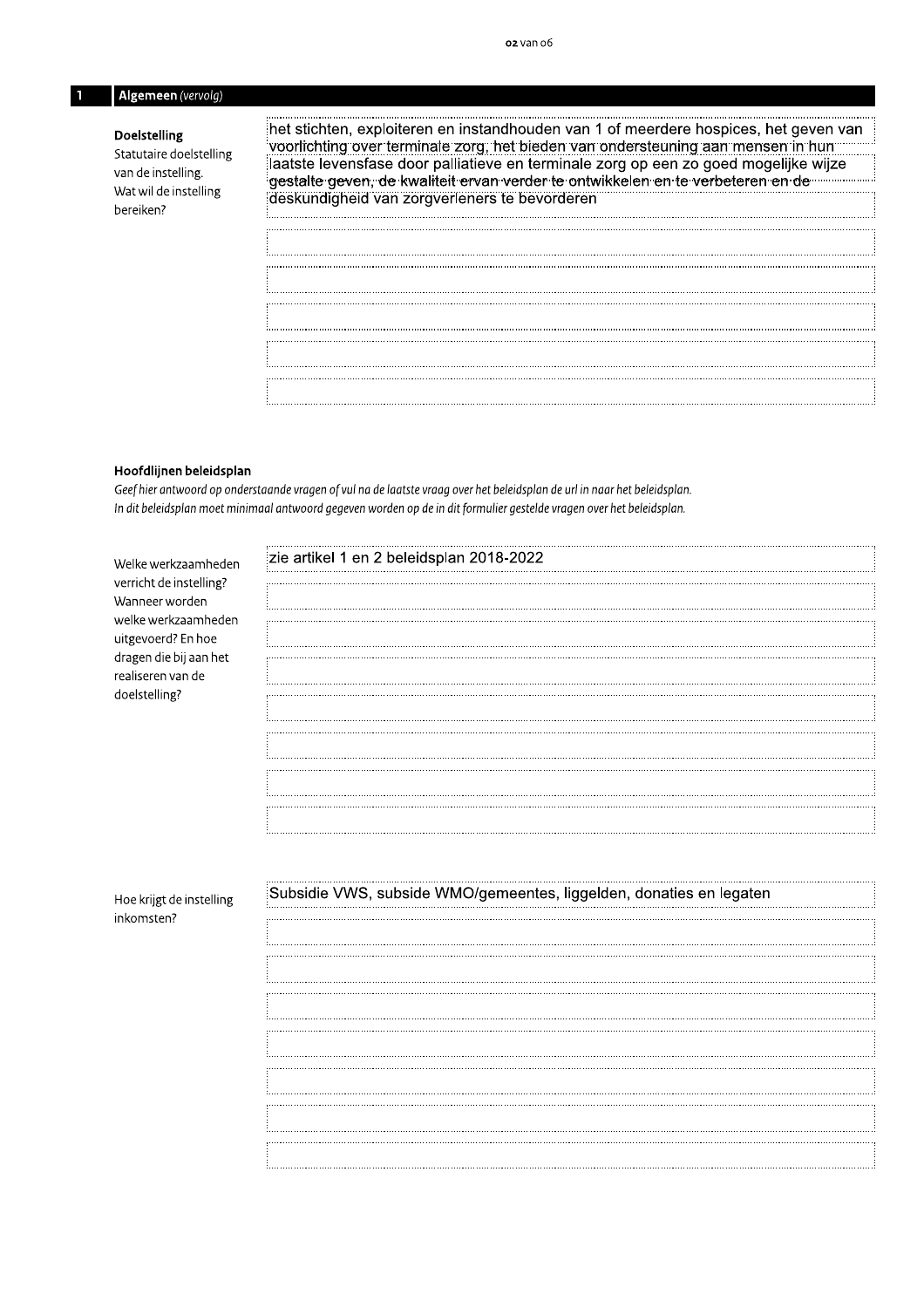## Algemeen (vervolg)

Op welke manier en aan welke doelen worden de verkregen inkomsten besteed? Als uw instelling vermogen aanhoudt, vul dan in waar en op welke manier dit vermogen wordt aangehouden (bijvoorbeeld spaarrekening, beleggingen etc).

Url van het beleidsplan Vul de link in waar het beleidsplan te vinden is.

#### Beloningsbeleid

Beloningsbeleid voor het statutaire bestuur, voor de leden van het beleidsbepalend orgaan en voor het personeel (bijvoorbeeld CAO of salarisregeling).

#### Activiteitenverslag

Noem de activiteiten die zijn uitgevoerd. Of vul bij de volgende vraag de url in naar het activiteitenverslag, of de url naar het jaarrekening als daarin de activiteiten van het betreffende boekjaar duidelijk zijn beschreven.

URL:  $\mathbf{A}$ 

# Alleen de coordinatoren zijn betaalde krachten. Vrijwilligers en bestuursleden voeren hun activiteiren uit zonder vergoeding

#### zie inhoudleijk jaarverslag

Url van het activiteitenverslag. Vul de link in waar het activiteitenverslag te vinden is.



Open

Open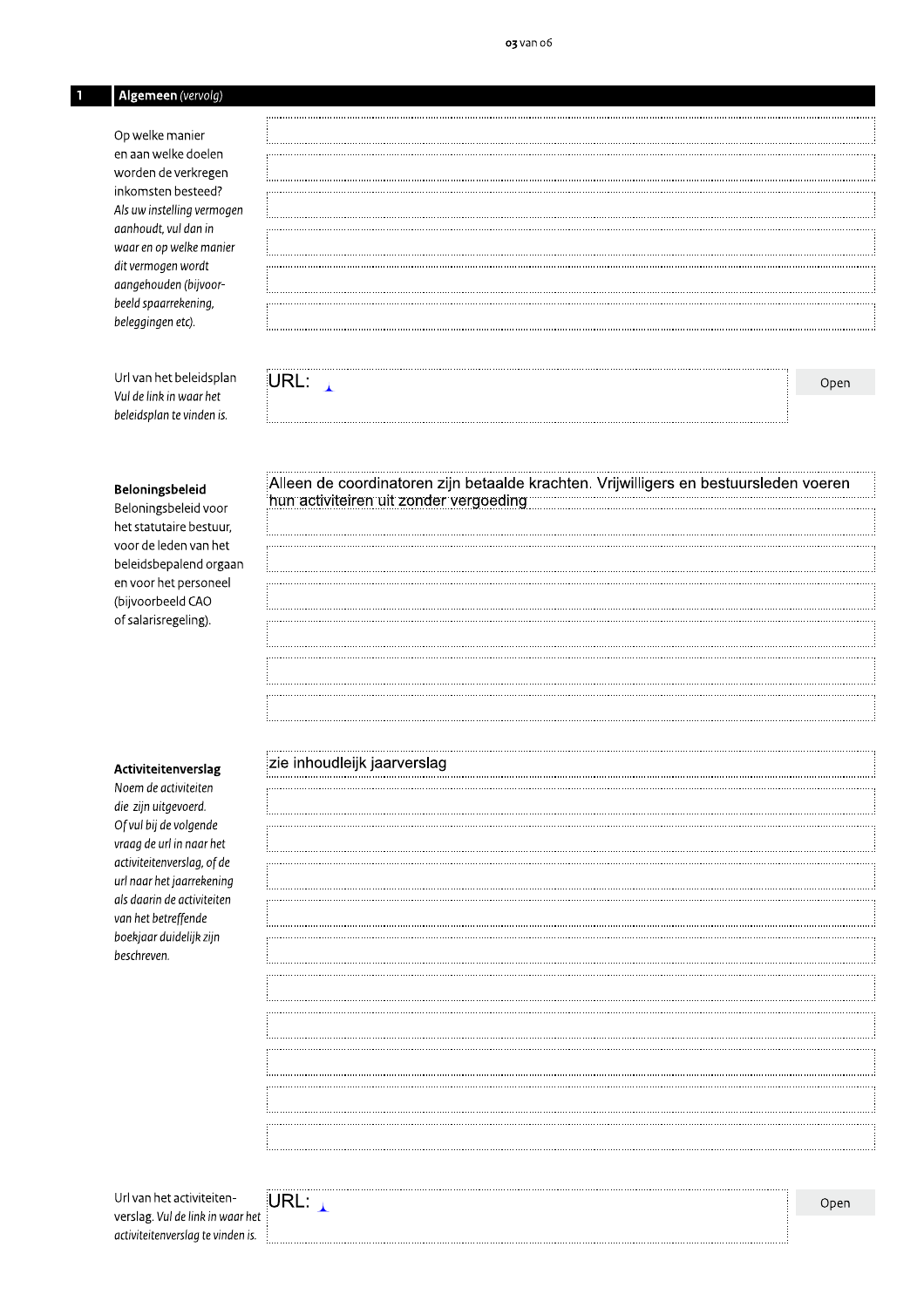| $3 \t1 \t-1 \t1 \t2 \t-2 \t0 \t2 \t0$<br>31-12-2020 | Vul de balansdatum in. Als u daarna verdergaat verschijnen automatisch de jaartallen boven de kolommen. |                            |                       |                                                                                                                                                                                                                                                                                                                                                                             |
|-----------------------------------------------------|---------------------------------------------------------------------------------------------------------|----------------------------|-----------------------|-----------------------------------------------------------------------------------------------------------------------------------------------------------------------------------------------------------------------------------------------------------------------------------------------------------------------------------------------------------------------------|
|                                                     |                                                                                                         |                            |                       |                                                                                                                                                                                                                                                                                                                                                                             |
|                                                     |                                                                                                         |                            |                       |                                                                                                                                                                                                                                                                                                                                                                             |
|                                                     | $31-12-2019$ (*)                                                                                        | Passiva                    | 31-12-2020            | $31-12-2019$ (*)                                                                                                                                                                                                                                                                                                                                                            |
| ξ                                                   | $\epsilon$                                                                                              | Continuïteitsreserve       | 127.893<br>€          | ξ<br>119.941                                                                                                                                                                                                                                                                                                                                                                |
| 244.183<br>€                                        | ็€<br>244.185                                                                                           |                            | 32.523                | 32.523<br>€                                                                                                                                                                                                                                                                                                                                                                 |
| €                                                   | €                                                                                                       | Herwaarderings-<br>reserve | ็€                    | €                                                                                                                                                                                                                                                                                                                                                                           |
| 244.183<br>€                                        | 244.185<br>$\epsilon$                                                                                   | Overige reserves           | €                     | €                                                                                                                                                                                                                                                                                                                                                                           |
| ็€                                                  | $\in$                                                                                                   |                            | $\epsilon$<br>160.416 | 152.464<br>ξ€<br>$\rightarrow$                                                                                                                                                                                                                                                                                                                                              |
| €<br>7.940                                          | $\in$<br>16.581                                                                                         |                            |                       | €                                                                                                                                                                                                                                                                                                                                                                           |
| ็€                                                  | $\in$                                                                                                   |                            |                       | ξ€<br>103.016                                                                                                                                                                                                                                                                                                                                                               |
| €<br>242.696                                        | $\in$<br>202.837                                                                                        |                            |                       | €<br>150.000                                                                                                                                                                                                                                                                                                                                                                |
| 250.636<br>€⊧<br>$\blacktriangleright$              | 219.418<br>€                                                                                            |                            | ξ€                    | ξ€<br>58.123                                                                                                                                                                                                                                                                                                                                                                |
|                                                     |                                                                                                         |                            |                       |                                                                                                                                                                                                                                                                                                                                                                             |
| 494.819                                             | 463.603<br>$\epsilon$                                                                                   | Totaal                     | 494.819<br>€          | 463.603<br>€                                                                                                                                                                                                                                                                                                                                                                |
|                                                     | onder de kortlopende schulden                                                                           |                            | Voorzieningen         | Bestemmingsreserve<br>€<br>Bestemmingsfondsen<br>€<br>103.016<br>€<br>140.000<br>Langlopende schulden<br>91.387<br>Kortlopende schulden<br>Langlopende schuld betreft een onderhandse lening van Stichting Vrienden Van. Looptijd is 20 jaar. Rentepercentage 3%. Oorspronkelijke schuld €<br>200.000,- Zekerheid positieve/negatieve hypotheekverklaring op Groene Kruisst |

| Geef hier een        |
|----------------------|
| toelichtina bij de   |
| balans of vul de url |
| naar de jaarrekening |
| in als hier een      |
| toelichting in is    |
| opgenomen.           |

|          |  | etreft een onderhandse lening van Stichting Vrienden Van. Looptijd is 20 jaar. Rentepercentage 3%. Oorspronkelijke<br>positieve/negatieve hypotheekverklaring op Groene Kruisstraat 2A/B. De aflossingsverplcihting voor het kome |  |
|----------|--|-----------------------------------------------------------------------------------------------------------------------------------------------------------------------------------------------------------------------------------|--|
| schulder |  |                                                                                                                                                                                                                                   |  |
|          |  |                                                                                                                                                                                                                                   |  |
|          |  |                                                                                                                                                                                                                                   |  |
|          |  |                                                                                                                                                                                                                                   |  |
|          |  |                                                                                                                                                                                                                                   |  |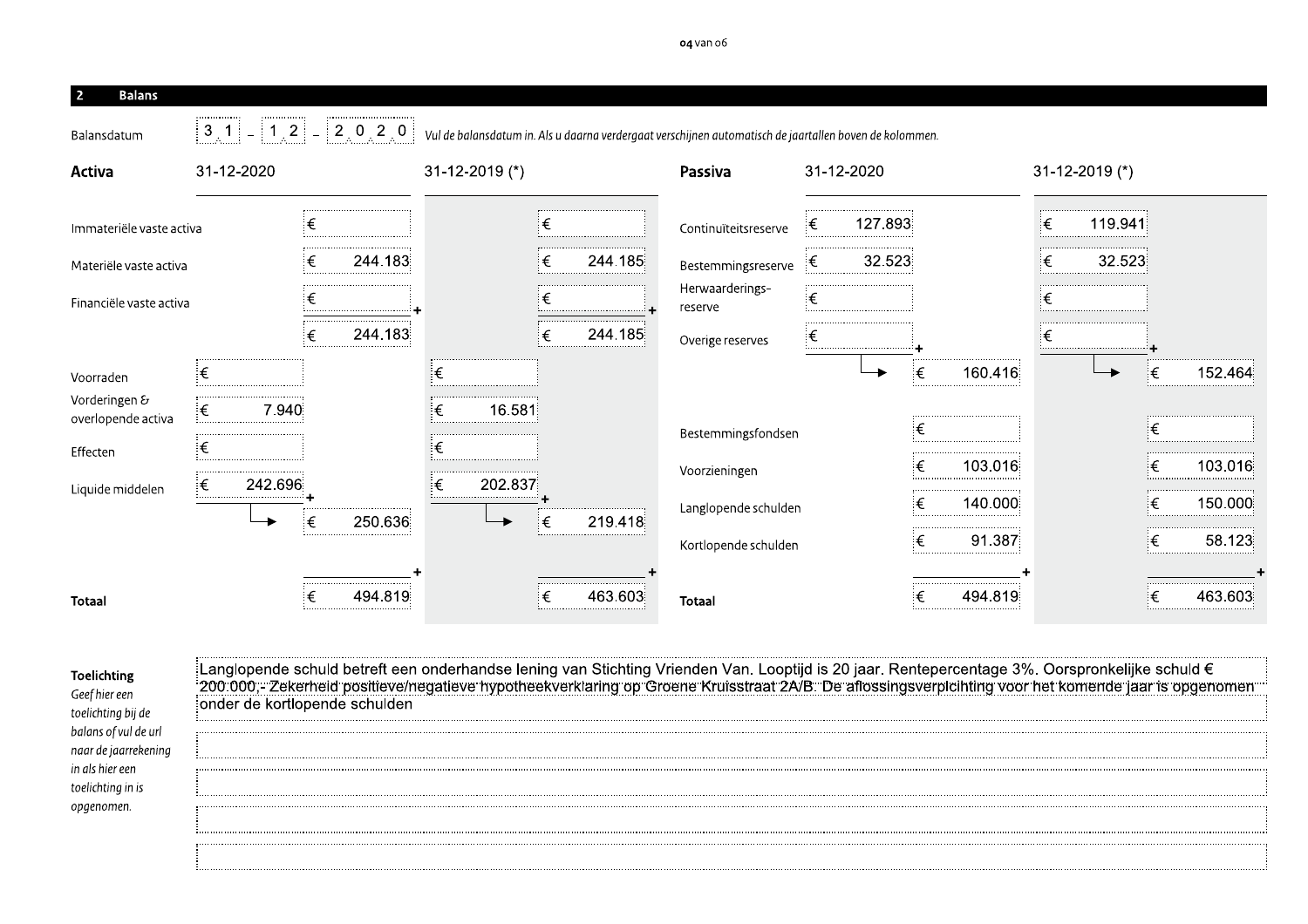#### Staat van baten en lasten

### **Baten**

Baten als tegenprestatie voor levering van producten en/of diensten (omzet)

Subsidies van andere instellingen zonder winststreven

Overige subsidies

#### Baten van subsidies

Subsidies van overheden

Baten sponsorbijdragen

Giften en donaties van particulieren

Nalatenschappen

Bijdragen van loterijinstellingen

Overige giften

Giften

Financiële baten

Overige baten

#### Som van de baten

Lasten

Inkoopwaarde van geleverde producten (kostprijs)

Verstrekte subsidies & giften

Aankopen en verwervingen

Communicatiekosten

Personeelskosten

Huisvestingskosten

Afschrijvingen

Financiële lasten

Overige lasten

Som van de lasten

Saldo van baten en lasten

| 2020       |         | 2019 (*)              |         |
|------------|---------|-----------------------|---------|
| ∶€         | 56.482  | €                     | 61.398  |
| ∶€         | 278.572 | €                     | 277.783 |
|            |         | €                     |         |
| €          |         | €                     |         |
| ∶€         | 278.572 | €                     | 277.783 |
| ∶€         |         | €                     |         |
| ∶€         | 1.846   | €                     | 5.262   |
| ∶€         | 39.226  | €                     |         |
| ⊧€         |         | €                     |         |
| ∶€         | 2.895   | €                     | 4.48    |
| ∶€         | 43.967  | €                     | 9.742   |
| !€         |         | €                     |         |
| $\epsilon$ |         | €                     |         |
| ┊€         | 379.021 | €                     | 348.923 |
| $\epsilon$ | 23.535  | ┊€                    | 20.464  |
| ┊€         |         | €                     |         |
| ∶€         |         | ⊧€                    |         |
| ∶€         | 9.326   | $ \epsilon$           | 7.128   |
| ∶€         | 278.035 | $ \epsilon$           | 204.26  |
| ∶€         | 16.232  | $\epsilon$            | 25.443  |
| ∶€         | 9.624   | $\overline{\epsilon}$ | 23.673  |
| ∶€         | 4.850   | $ \epsilon $          | 5.128   |
| $\epsilon$ | 29.467  | $\epsilon$            | 27.831  |
| $\epsilon$ | 371.069 | ┊€                    | 313.929 |
| ┊€         | 7.952   | $\epsilon$            | 34.994  |